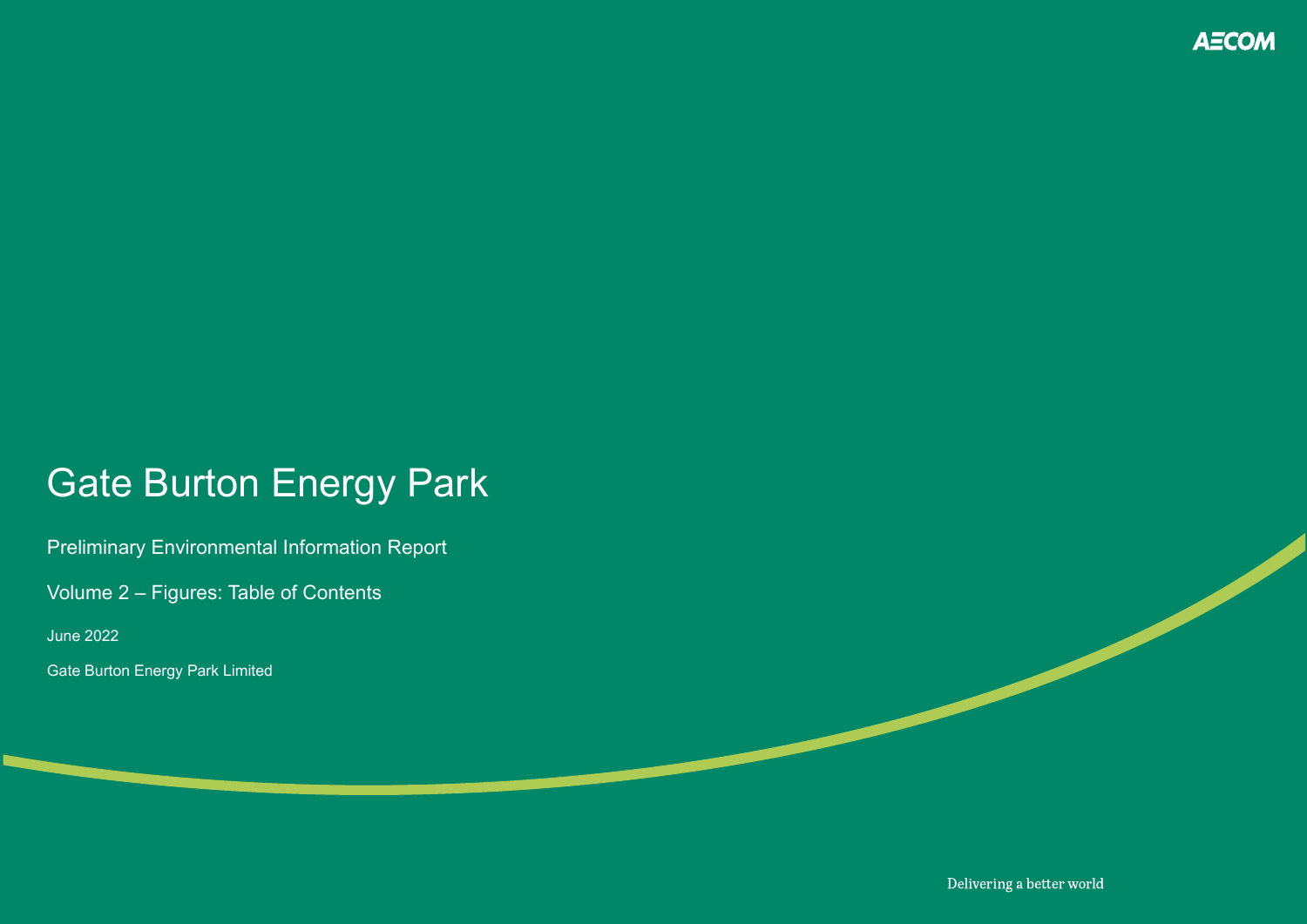Gate Burton Energy Park Preliminary Environmental Information Report Volume 2, Table of Contents

**Prepared by Checked by Verified by Approved by** TH the contract of the contract of the contract of the contract of the contract of the contract of the contract of the contract of the contract of the contract of the contract of the contract of the contract of the contrac



## Quality information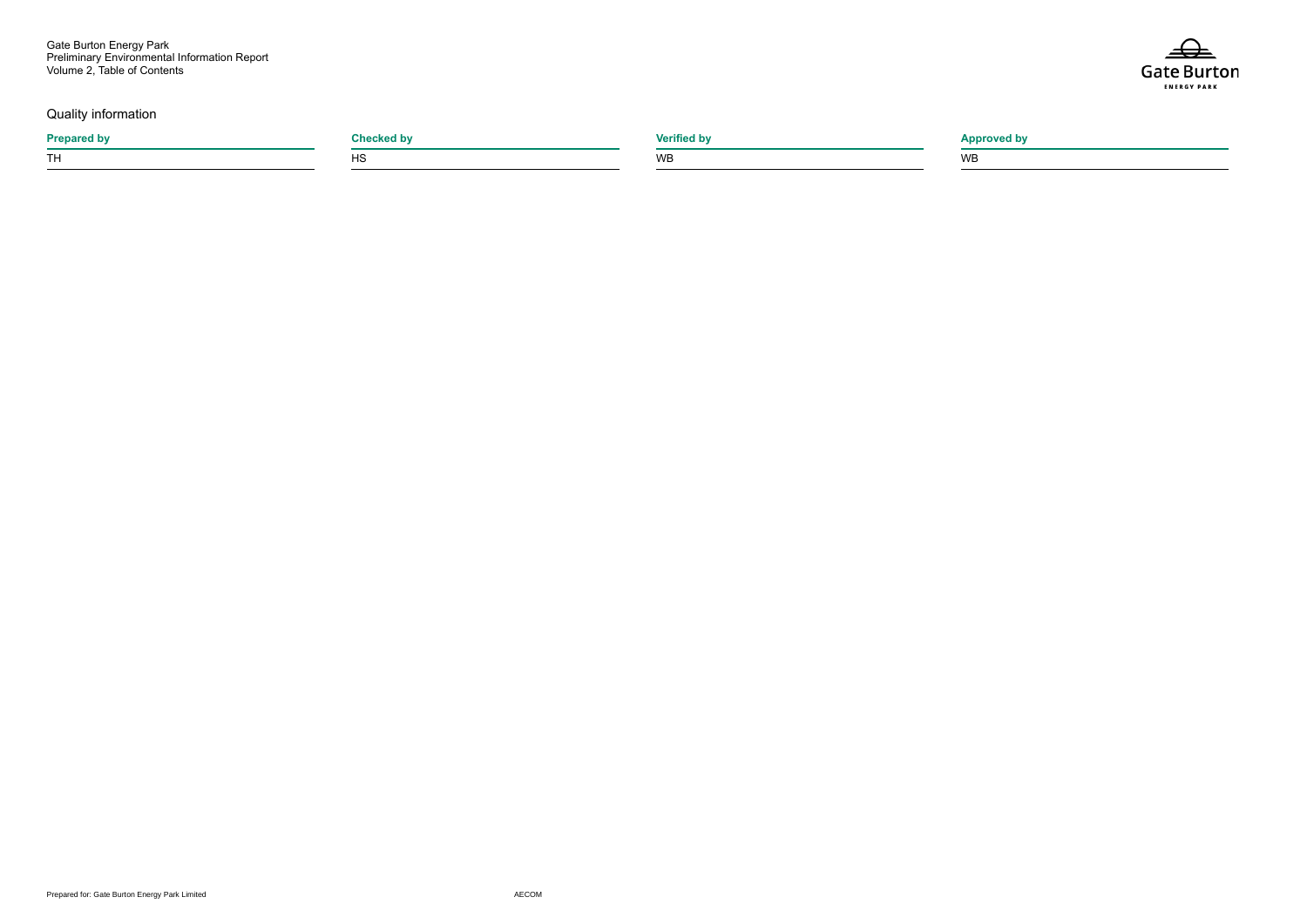Gate Burton Energy Park Preliminary Environmental Information Report Volume 2, Table of Contents

Prepared for:

Gate Burton Energy Park

Prepared by:

AECOM Limited

© 2022 AECOM Limited. All Rights Reserved.

This document has been prepared by AECOM Limited ("AECOM") for sole use of our client (the "Client") in accordance with generally accepted consultancy principles, the budget for fees and the terms of reference agreed betwe Client. Any information provided by third parties and referred to herein has not been checked or verified by AECOM, unless otherwise expressly stated in the document. No third party may rely upon this document without the written agreement of AECOM

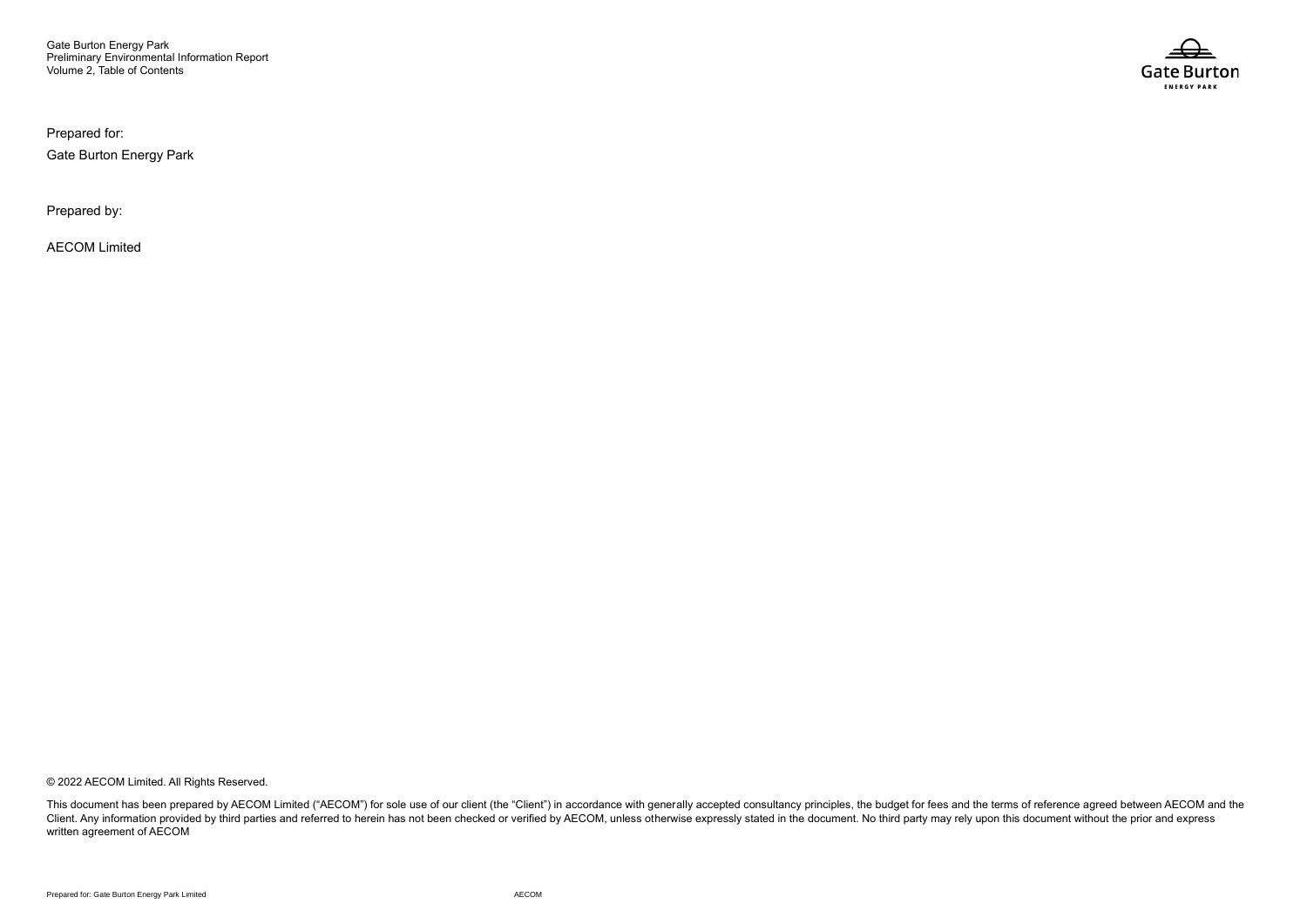- Figure 1 **Scheme Location**
- Figure 1 Scheme Boundary
- Figure 2 **Environmental Constraints Plan**
- Figure 2 Public Rights of Way (PRoW)
- Figure 2 3 Construction Compound and Access Locations
- Figure 2 Indicative Site Layout Plan
- Figure 3 **EIA Scoping Site Boundary**
- Figure 3 2 Alternative Cable Route Corridors
- Figure 3 Low Carbon and Island Green Power Shared Corridor
- Figure 7 1 Designated Assets – Solar and Energy Storage Park
- Figure 7 2 Non -Designated Heritage Assets – Solar and Energy Storage Park
- Figure 7 3 Previous Archaeological Events - Solar and Energy Storage Park
- Figure 7 4 Historic Landscape Character - Solar and Energy Storage Park
- Figure 7 5 Designated Assets – Grid Connection Route
- Figure 7 6 Non -Designated Heritage Assets – Grid Connection Route
- Figure 7 7 Previous Archaeological Events – Grid Connection Route
- Figure 7 8 Historic Landscape Character – Grid Connection Route
- Figure 8 **Sites Statutorily Designated for Nature Conservation**
- Figure 8 2 Non - Statutory Sites Designated for Nature Conservation
- Figure 8 3 Phase 1 Habitat Map
- Figure 9 1 Surface Water bodies and their Attributes
- Figure 9 2 Fluvial Flood Risk
- Figure 9 Surface Water Flood Risk
- Figure 9 4 Internal Drainage Board (IDB) Watercourses and Pumping Stations
- Figure 10 LVIA Study Area
- Figure 10 2 Landscape Character Assessment – Topography
- Figure 10 Public Rights of Way



## **Table of Contents**